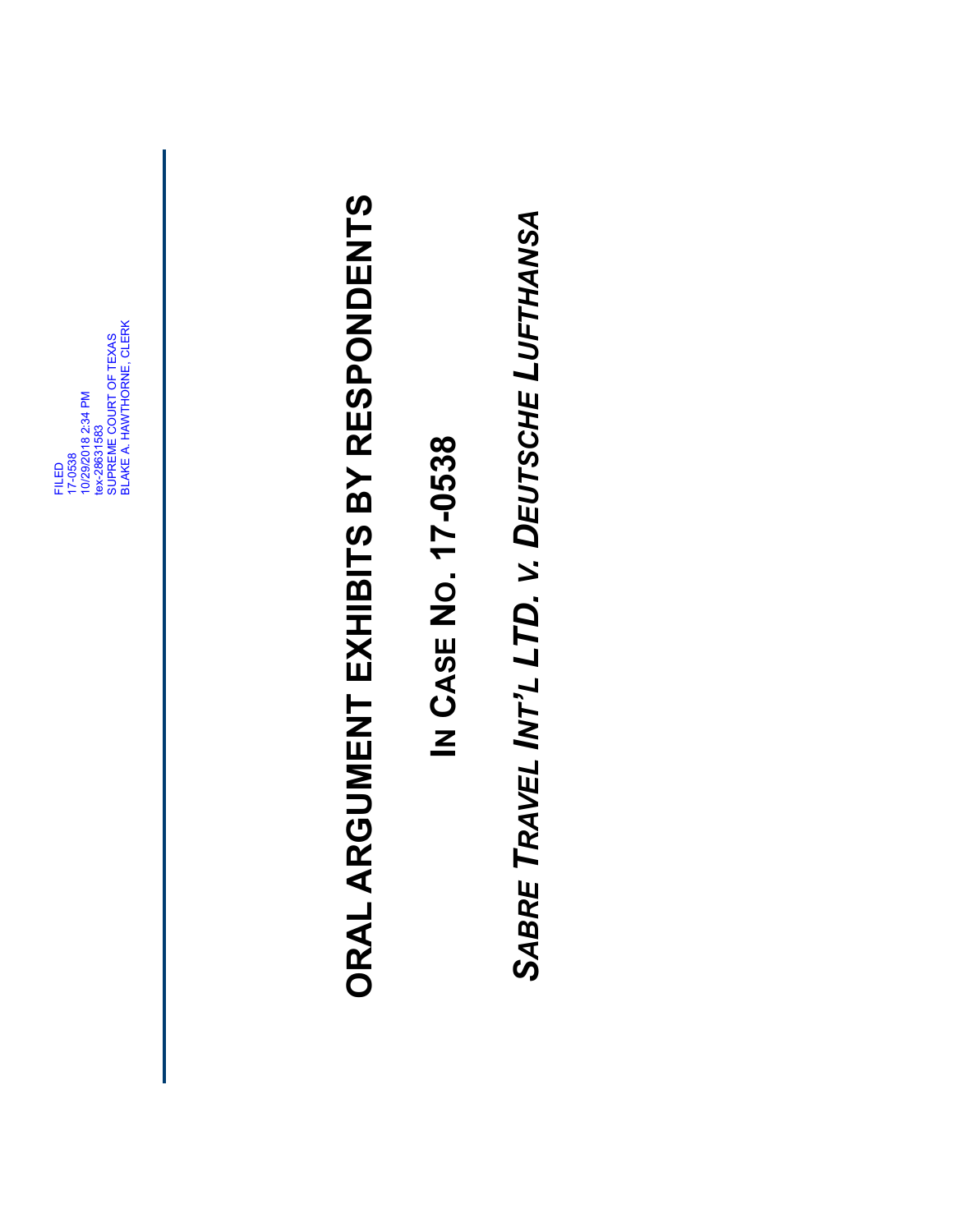## "Direct Connect" Ticket Sales **"***Direct Connect***" Ticket Sales**

#### **CUSTOMER CUSTOMER**

from a travel agent and pays after from a travel agent and pays after Customer requests a \$500 ticket • Customer requests a \$500 ticket getting the ticket. getting the ticket.

#### **TRAVEL AGENT TRAVEL AGENT**

 Travel agent books a \$500 ticket · Travel agent books a \$500 ticket for the customer via Lufthansa's for the customer via Lufthansa's *Direct Connect* system. *No*  Direct Connect system. No surcharge is imposed. *surcharge* is imposed.

### $\odot$  Lufthansa

customer via its travel agent. No customer via its travel agent. *No*  • Airline issues a \$500 ticket to its Airline issues a \$500 ticket to its GDS (like Sabre) is involved. *GDS* (like Sabre) is involved.

## Alleged Tortious Interference **Alleged Tortious Interference**

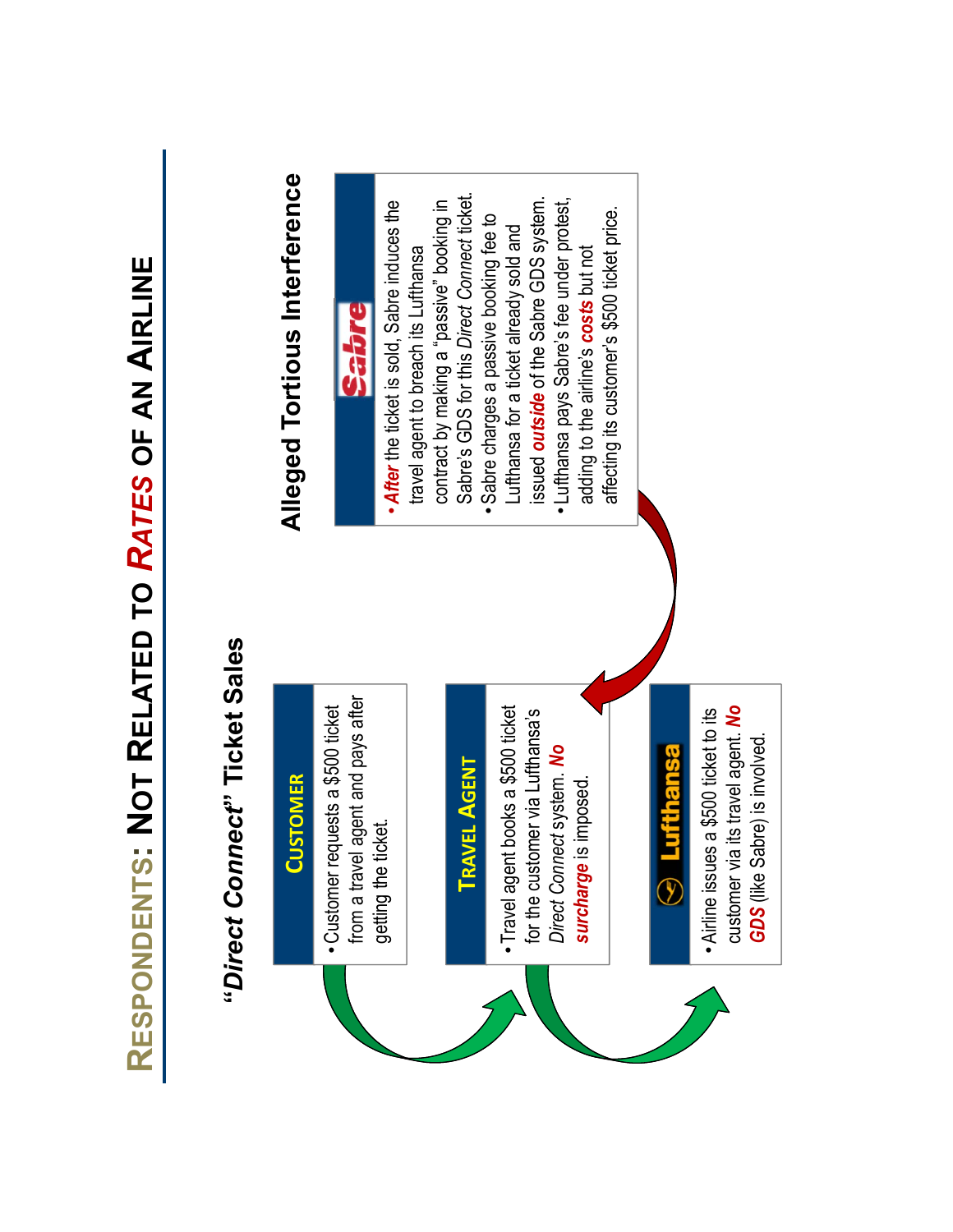"States may not seek to impose their "States may not seek to impose their operations of an air carrier." (Wolens) operations of an air carrier." (Wolens) own public policies or theories of own public policies or theories of competition or regulation on the *competition* or *regulation* on the





airlines' contracts with their travel airlines' contracts with their travel Requiring Sabre to respect the Requiring Sabre to respect the agents will not re‐regulate the agents will not re-regulate the operations of any air carrier operations of any air carrier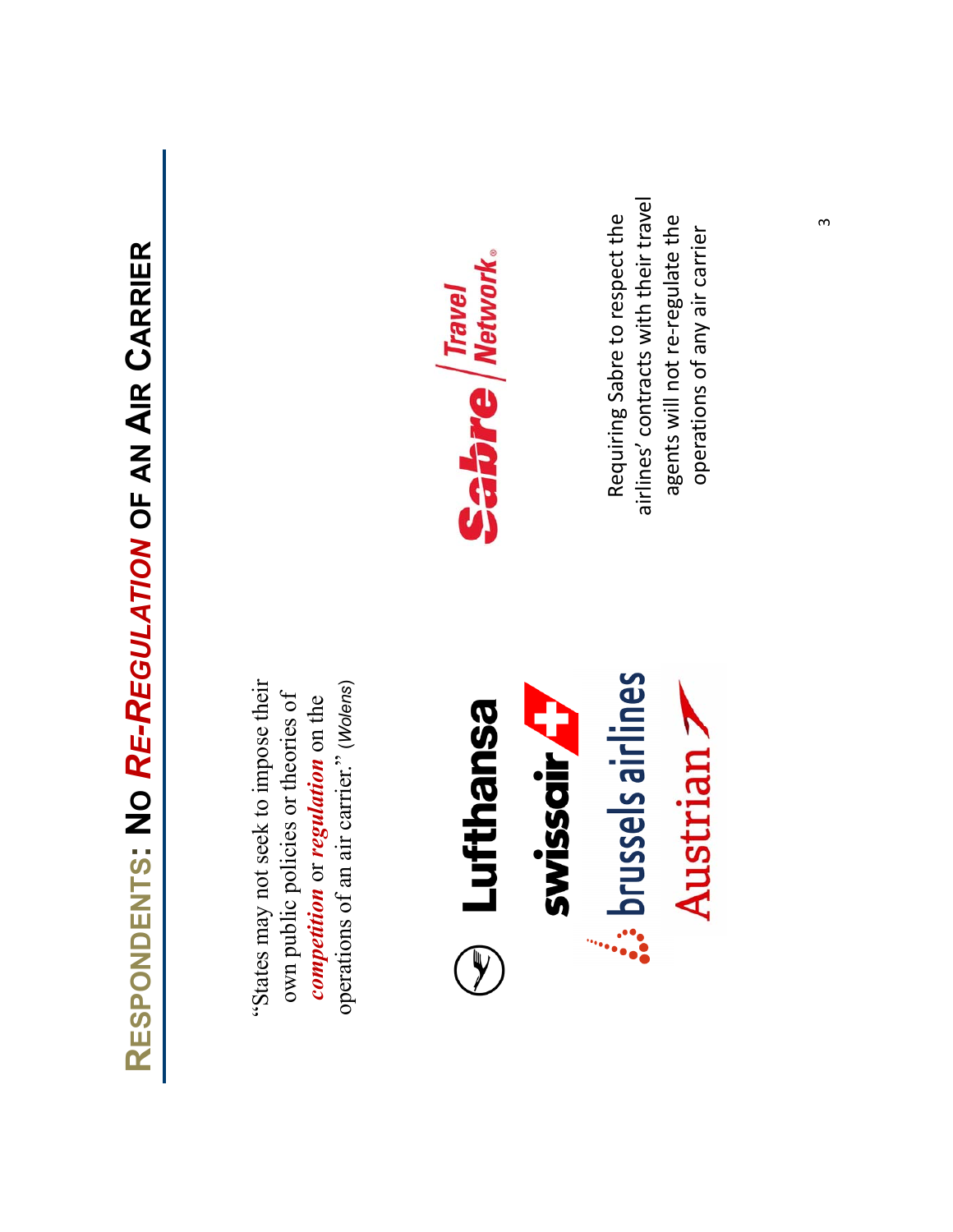



4